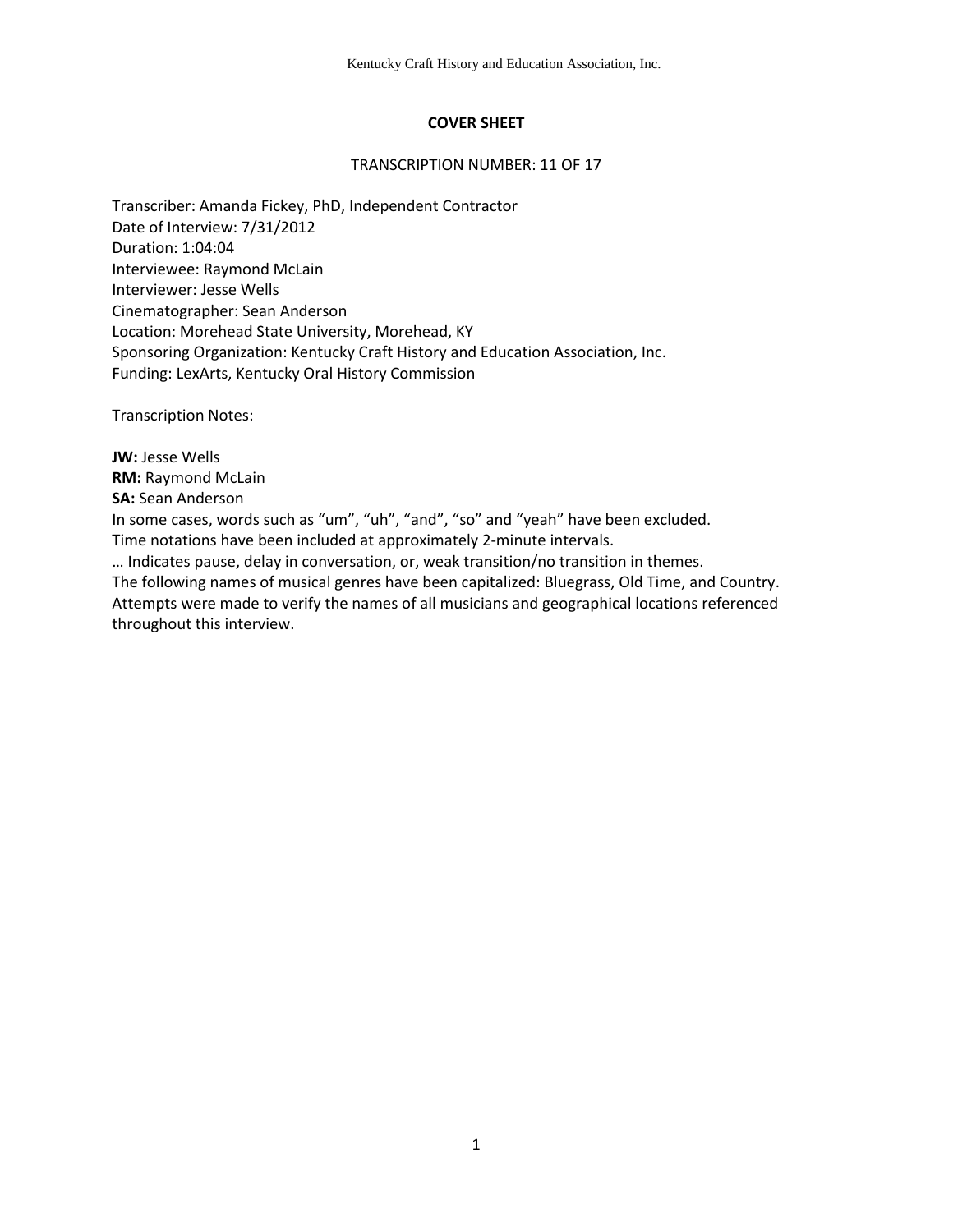# **0:00**

**RM:** I'm not fine with anything that's not mine.

# **[Demonstrates "My Old Kentucky Home" on banjo"]**

# **0:24**

**JW:** We are doing an interview with Raymond McLain for the Kentucky Craft History and Education Association, July 31<sup>st</sup>, 2012. Raymond, could you tell us a little bit about the work you do and the position you are in here at Morehead State University?

**RM:** Well, how much do you want me to tell? Do you want me to start when I was born, when I was just a little baby?

**JW:** Yeah, yeah, we'll definitely get there.

**RM:** Ok, well, I grew up in Hindman, KY, in Knott County. I started playing with my father early on for country dancing and for many others… a lot of it in the living room really just to enjoy music.

**JW:** How old were you when you first picked up an instrument?

**RM:** Well, I'll tell you about my earliest musical memories. Daddy had a Martin guitar and he left it sitting out by the fireplace and he never said, "Don't touch that." I knew it was important, and I knew I needed to be careful of it. I don't know how old I was, I wasn't very old, but I remember going up to it and just picking the B string like that and when I did, it was like this sort of feeling went through me and through the air and I thought, that can happen. Other early musical memories are sitting on his lap while he played the piano for dancing and riding on his shoulders while he danced. I remember those very early. He just always had musicians in our house. A lot of musicians and a lot of music around all the time… It was pretty natural just to want to be involved in it. So, when I was 9, a friend left her upright bass at our house and daddy saw me playing the strings of it, so he told me which strings to play and where the different notes were and he got a chair so I could finger the notes. I started playing with him and he would take me with him a lot of times.

**3:00**

**JW:** So that was your first instrument?

**RM:** My first instrument was the upright bass, yeah. It was Ethel Capsis' bass that she left at our house. So I started playing with my father. To make a long story short, in time my sister started playing with us also and we started playing for events further and further from home. Eventually we called ourselves the McLain Family Band and we toured, well, quite a far distance away from home. We started a weekly television series on the Hazard television station when they first went on the air in the late '60s and we played there weekly on that station until we moved away.

**JW:** You were living in Hindman at that time…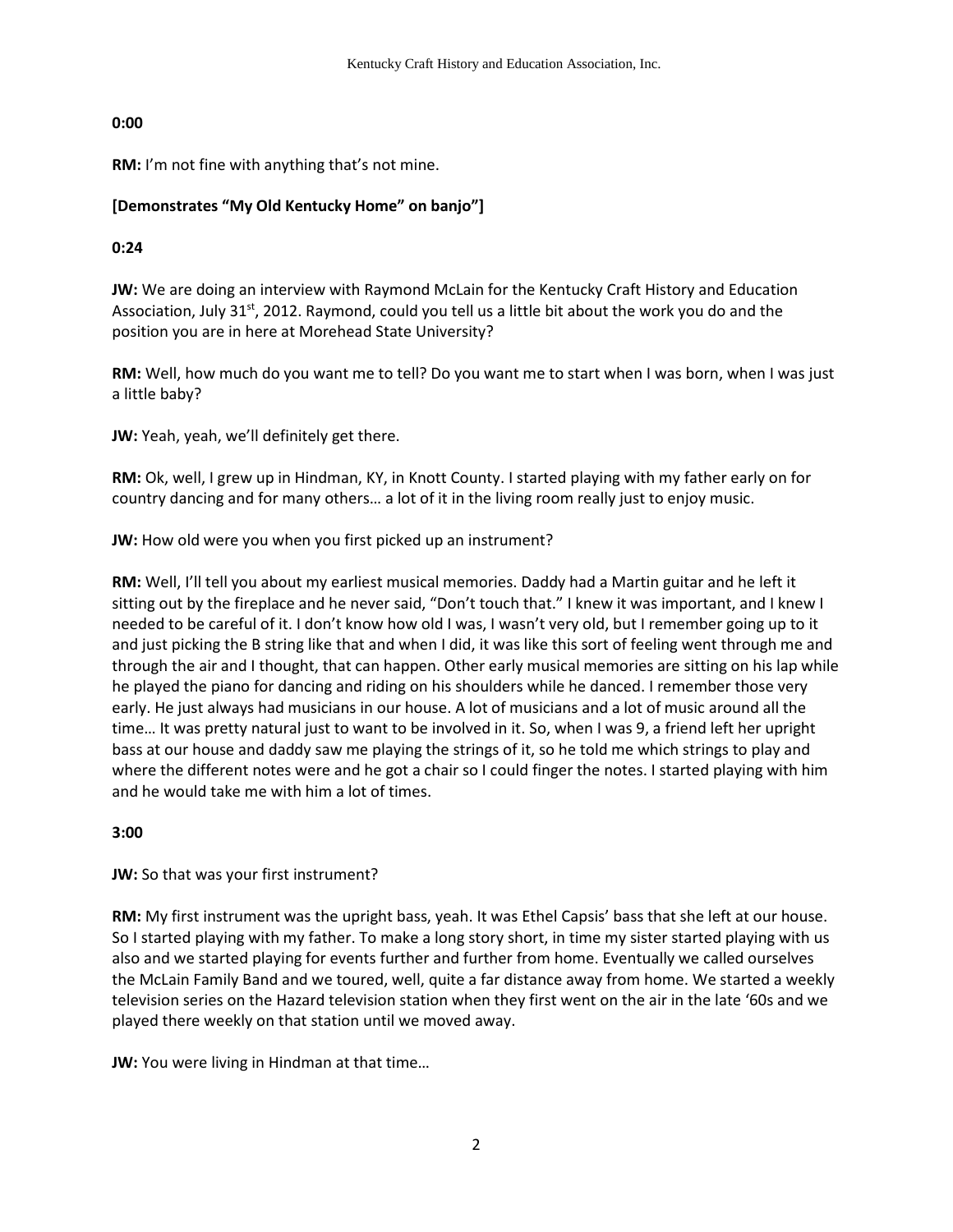**RM:** Yes. Still in Hindman. Eventually, we moved to Berea when I was 17. My father developed and taught what were the first college courses specifically dealing with Bluegrass music and the first college course dealing with Appalachian music at Berea in 1971. I thought it was '70, but I started doing the math and I think it must have been '71. So, we started touring further and further from home as I said and eventually played in '52 foreign countries around the world. Our main focus here is on luthiery and luthiers. Now I certainly am not anymore of a luthier than anything. The only repair here that I've done is to set-up my own instrument and a lot of time oversee that with my pocket knife and whatever happens to be available when anything happened. But it was very nice to have good instruments. My first good instruments were made by Homer Ledford, who lived at that time in Winchester, Kentucky, and was a very, very dear family friend. That's where my first good instruments came from.

**JW:** Do you remember going to his shop? Do you have good memories…?

**RM:** We often went to his shop and Homer would talk while he worked and a lot of times his main tools, of course he had tables and saws and all kinds of carving tools, a lot of them he made, a lot of times he would work with things like a nail that he bent into a particular shape to do a particular thing that he always had to do, or his pocket knife which he kept very sharp and was just such a craftsman with that. I can show you a banjo that he built for me…

### **6:09**

**JW:** Oh, absolutely. I think a lot of people have talked about Homer Ledford's luthiery and the amount of influence that he has had on so many musicians and luthiers. Musicians all the way around…

**RM:** Well he was a good musician himself too, and he loved instruments. He understood what they were and why they were important. No one ever gets to see the back of a banjo, and this is, of course, got quite a few scratches and things because I've used it so much and I've taken it literally around the world with me, but he did such a beautiful job carving such pretty patterns. He thought that they ought to be, that they ought to be a pleasure to hold because you spend a lot of time with an instrument, he thought it was important that they sound good and that they play well and that they play in tune and they have a nice tone, but he also thought that they ought to be beautiful. I think he did make a very distinctive design.

**JW:** That's a beautiful instrument.

**RM:** But I had this and you can see there are quite a few repairs. You can see where this binding has been broken at one time and a lot of times if you are flying a lot you want to have them in the best cases that you can get and you want to take as good of care of them as you can and that, but my father always said that instruments are to be used. They are to be played, and if you play one, things are going to happen. The way to have nothing happen to it is to leave it alone in the case. So we always used our instruments, but sometimes if they had to be checked as baggage things would happen and they would be broken. I can remember many times flying into the Lexington airport and on the way home driving by the way of Winchester by Homer's shop and dropping the instruments off and he took such good care of us and such good care of the instruments. He was just such a craftsman. He gave a lot of good advice, not only about instruments and about playing music, but also about life. He and his wife, Calista, always made us feel welcome there, and we'd have a lot of conversations while he was working on the instruments. Sometimes we'd drop them off there as we went home, and pick them up in a day or two when we were going out to play again. Daddy said, "Sometimes we probably couldn't have afforded to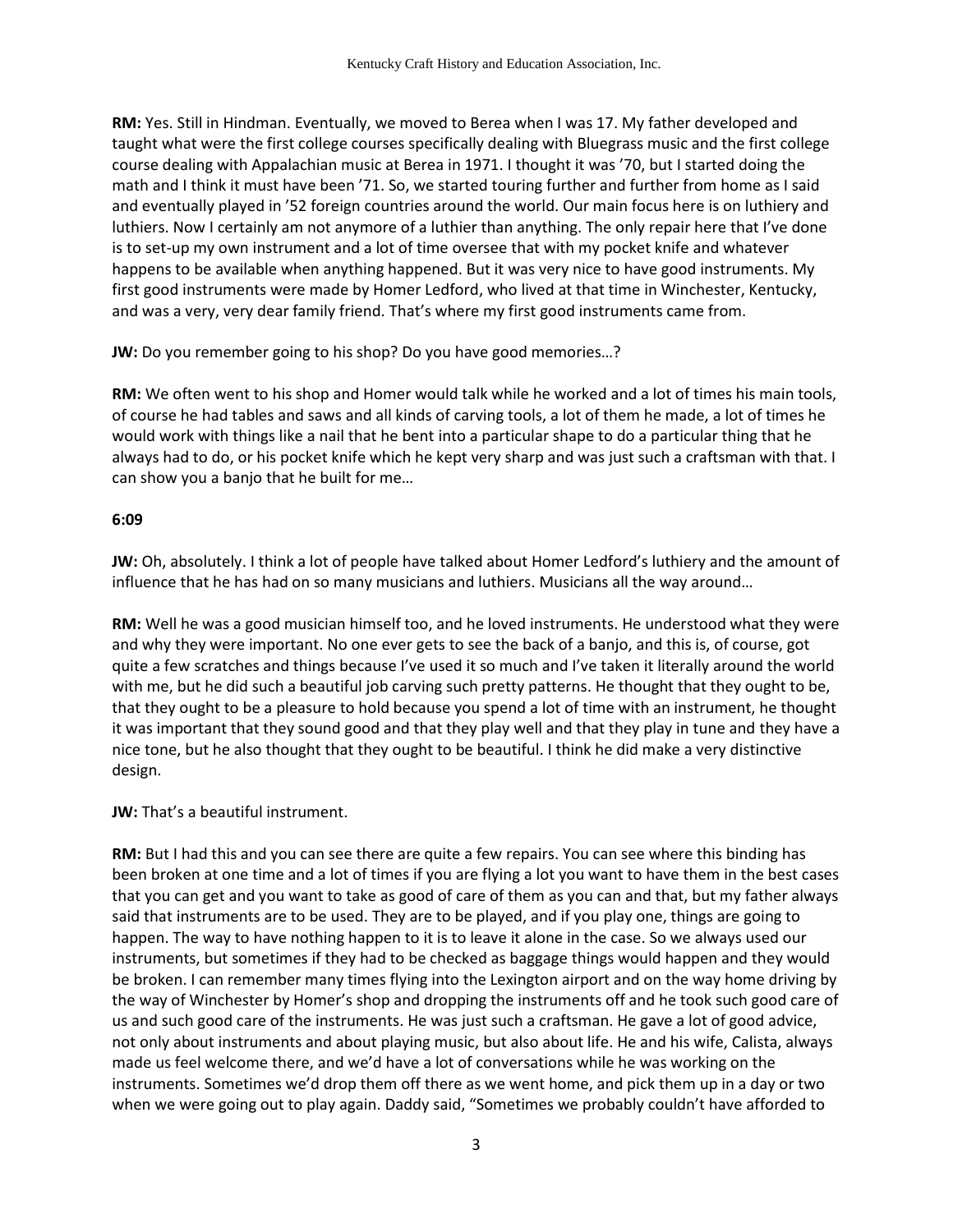have played music the way that we did if it had not been for Homer taking such good care of our instruments and taking such an interest in what we did." I will always appreciate him for that.

### **9:24**

**JW:** Definitely a part of your success. You got to have nice instruments that sound great and look great.

**RM:** The banjo that I was holding at the beginning was one that Frank Neat had worked on extensively and built, and Frank, just last week I got back from Alaska, I was playing at the Fairbanks Summer Arts Festival with Mike Stevens, and somehow in the course of trip and the baggage, the neck actually was broken on my banjo and I took it to Frank Neat just last night actually, and he is going to have to put a new neck on it. He can use the fingerboard from the old neck and some of the distinctive parts of it, but the part that is broken… He was very reassuring, he said, "I have a nice piece of old Maple that I can use." It is reassuring when you have someone that you trust absolutely. Frank is, he has a touch, and I don't know how to describe it in any other way. Even when he does a set-up, he just has a touch, a sense about what that banjo needs. He'll go around it and he will touch the head here and there and he'll look at particular places, but he actually adjusts only the parts that need adjusting. If I try to set-up a banjo I go through and I adjust all the brackets and I adjust the truss rods and I tighten this and that and I loosen this and that and I end up touching every single part of it that can be adjusted. Frank doesn't. He just goes through and does what needs to be done and no more.

**JW:** He has a great feel for setting up an instrument.

### **11:20**

**RM:** I think that's what makes him a master at that.

**JW:** Part of that is experience, and part of that's probably just a natural intuition that he has for the instruments.

**RM:** And he is such a good player himself. I think someone who was not a great musician might not have the same sense for the instrument. I think a lot of our luthiers are good musicians.

**JW:** Yeah, it seems like they are. Now can we see Homer's mandolin?

**RM:** Let me show you Homer's mandolin.

**SA:** Can I see the back of that?

**RM:** Certainly.

**SA:** I want to get a couple of close-ups.

**RM:** Now I'm afraid that I over time you see some scratches and repairs and some places where obviously it's had wear, it's been used… Always with love.

**JW:** I always think that's a part of the beauty of the old instruments.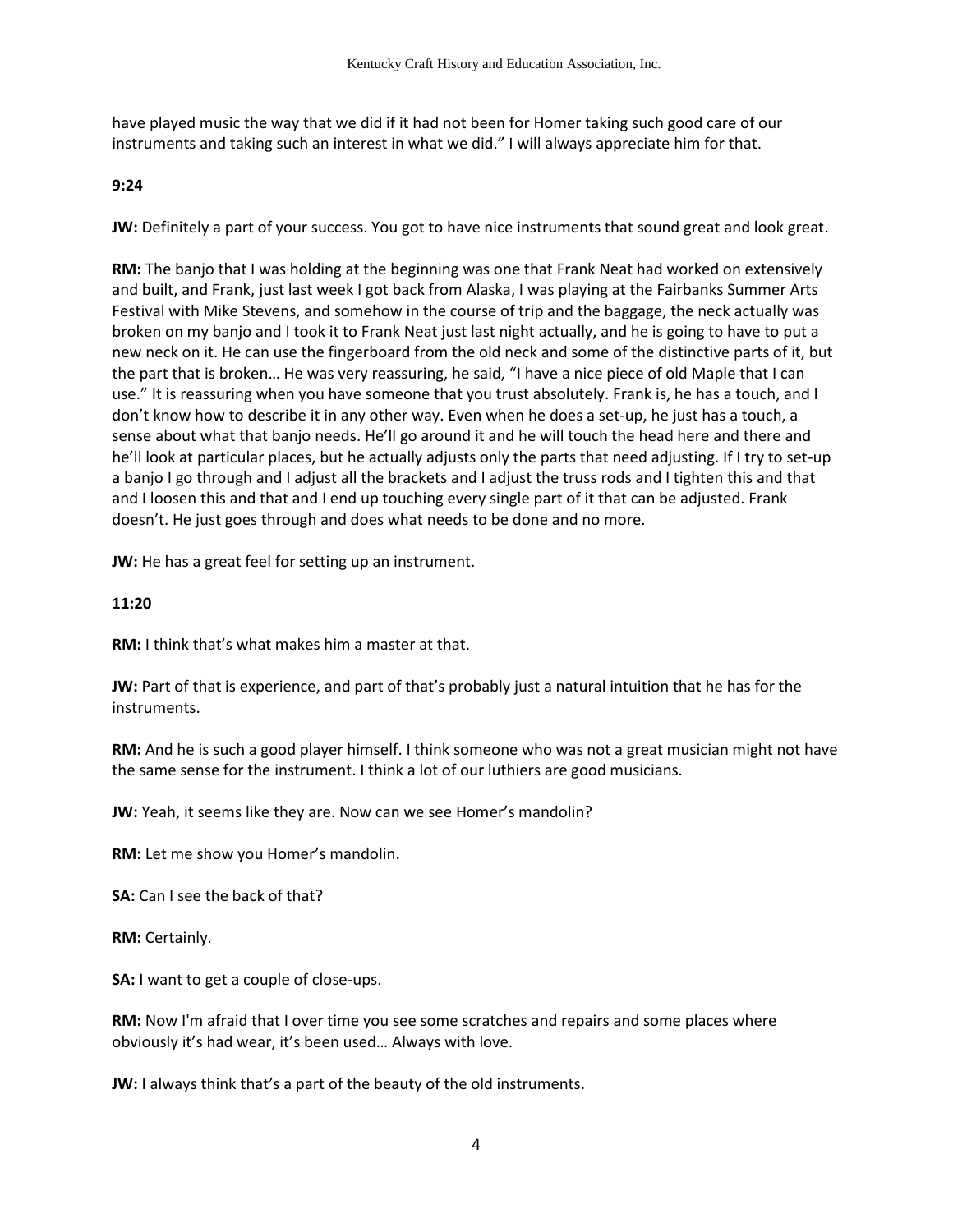**SA:** Can you turn it so I can see that carving where the neck is?

**RM:** Certainly.

**JW:** And did he copy any certain carving when he did that, or did he just…?

**RM:** I think that this is his design. He always was partial to Dogwood blossoms, and he's got several of them on this instrument. Some of his carving tools I believe he made, and some of them are fine carving tools.

**JW:** It's nice to see one fully carved because a lot of the old Vegas and factory-made instruments were pressed. Those heel carvings were not fully carved.

**RM:** I didn't know that.

**JW:** You can actually see the little pinholes from the steam press that they used on the Maple.

**RM:** Really? You can see, another thing that is interesting is that these instruments are as beautiful inside as they are outside. The parts that you never see are beautiful.

**JW:** When was the banjo made?

**RM:** Well it would have been in the late '60s. It's when I still lived in Hindman.

**JW:** Homer is mostly known as a dulcimer maker, but he made some great guitars, banjos…

**RM:** But you see how pretty it is even in here.

**13:57** 

**JW:** Did he make the tone ring?

**RM:** He made the rim.

**JW:** The rim.

**RM:** The tone ring, I think, this metal piece here is the tone ring, I believe, but this he made.

**JW:** That's an unusual tone ring.

**RM:** Well it's interesting. He set it on fret wire.

**JW:** That's…

**RM:** He said that he wanted the effect, he liked the bright resonance of the ball bearing tone rings, and he said that he thought if he set the tone ring on fret wire that it might have the same effect of giving the benefits of the rim but at the same time giving a little separation there so that the tone ring could vibrate. I've never heard of anybody else doing that.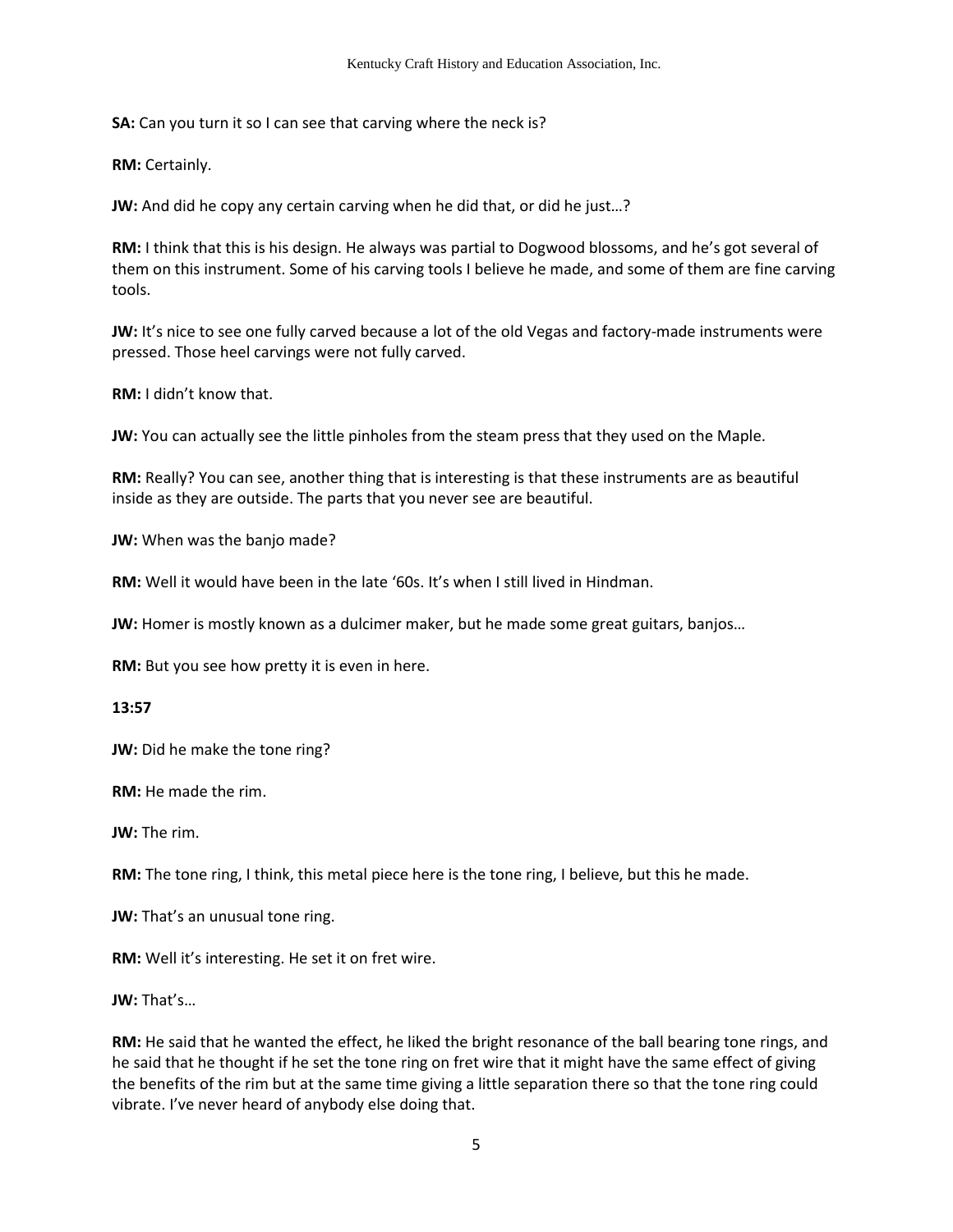**JW:** No, that's very unique.

**RM:** The labeling, ok, I'll tell you exactly when he made it, he made it in 1969.

**JW:** 1969.

**RM:** And it says, "Handmade by Homer C. Ledford. Winchester, Kentucky. Special made for Raymond McLain III." And this says number: [Can you see if this says number 9 or number 4?]

**JW:** It says 4.

**RM:** I believe it says 4. I think this is the fourth big banjo he made. He also made small banjos with a smaller head and fretless, but this was, I think that's right, I think it is about the fourth one he made.

**15:37**

**RM continues**: And it says, "Guaranteed." And he told me it was guaranteed for life.

**JW:** Wow. It's beautiful and it sounds great too. Can you play a tune? A little bit. Play a little snippet for us.

**RM:** What do you think I ought to play?

**JW:** It's so good to look at these instruments. Is it in tune? I guess you'd have to tune it.

**RM:** It's just in C right now. I don't know if I'm anywhere near standard.

**JW:** That's ok.

**17:03-17:55** 

### **[Demonstrates on banjo]**

**RM:** I don't know, I'm a little out of practice. What should I play?

**[Tunes banjo]** 

**18:23-19:24**

### **[Performs "My Old Kentucky Home"]**

**RM:** Mistakes and all.

**JW:** I didn't hear any. What do you think about? Do you think about Homer when you play that banjo?

**RM:** Do I ever… I think of Homer frequently, because you know Homer and Calista did something for us.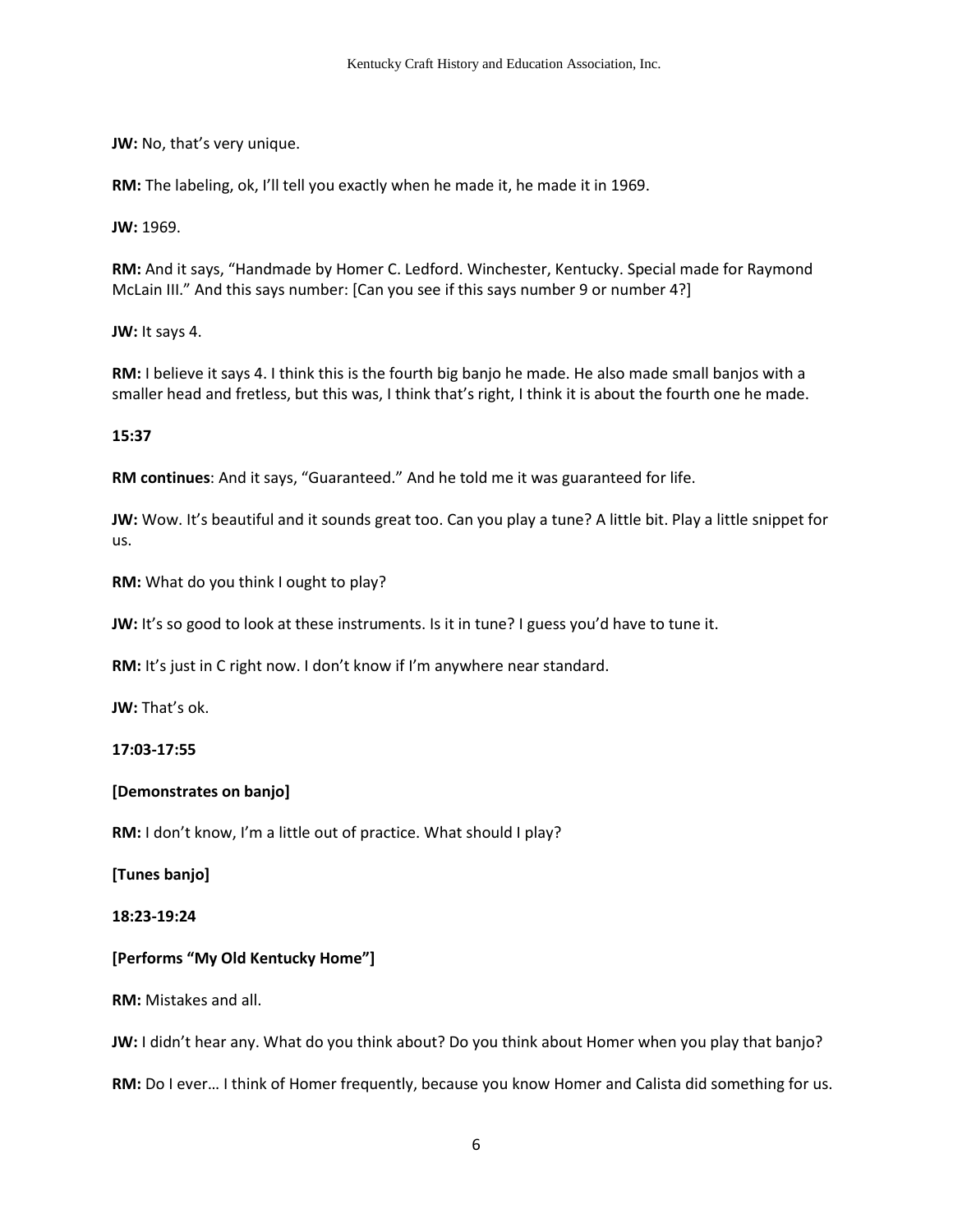# **[SA interrupts. Filming paused]**

## **19:58**

**RM:** You know, Homer did something for us that was more even than taking care of the instruments because we felt like he believed in us and we could go to him and Calista for validation. If we wanted to try something, if we wanted to do something, they would say, you could tell them your ideas, and they would say, "I believe you can do it. I think you can," and that meant a whole lot from someone who was working on your instrument. It's much more personal. It's nice to go to a music store and buy a nice instrument, that's a nice thing too, and there's a lot to that, and that instrument becomes a part of you if you spend a lot of time with it and love it. But it's even more special when you know the person that sanded it, and person that roughed it out and took pains to smooth those edges and make that neck feel good in your hand. There's something to that too, especially when they say, "Play a little bit for me and let me hear you play. Let me hear the way you play," and they make it for you in such a way that it suits you. So yeah, I think of Homer every time I play that banjo, or every time I play that mandolin I think of him.

# **21:41**

**JW:** So he shaped your musicianship through his art.

**RM:** The musician needs the luthier.

**JW:** Can we see the mandolin?

**RM:** Yeah, let me show you this mandolin. I think this mandolin is beautiful. He named it, "The Gem." When he made this he had not made very many mandolins, very many big mandolins. You know how he made his first mandolin? And he still had it and played it for years. He made it by looking at a picture of Bill Monroe.

### **JW:** Wow.

**RM:** A picture of Bill Monroe holding the mandolin back in the day when they wore their riding britches and so forth and it has the WMS microphony. He showed me the picture. He had it on his wall in his shop. He made his first mandolin from looking at that picture of Bill Monroe. When he started they didn't have the internet of course, or really as many ways to travel or see people unless they came touring through your town or close to it, and so, he made that first mandolin from looking at a picture of Bill. Really it's remarkably good. It's only slightly larger than most mandolins, which is something you couldn't tell, but he got the scale, and it played well in tune. It was a beautifully sounding instrument.

**JW:** That's amazing.

**RM:** On this one, the labeling on this one says, "Handmade by Homer C. Ledford. Winchester, Kentucky."

**JW:** The Gem.

**RM:** I played this with Don Reno and Red Smiley and Bill Harold, and I played this with my family, with the McLain Family Band. My sister Alice played this mandolin. She played it all over the world. She did.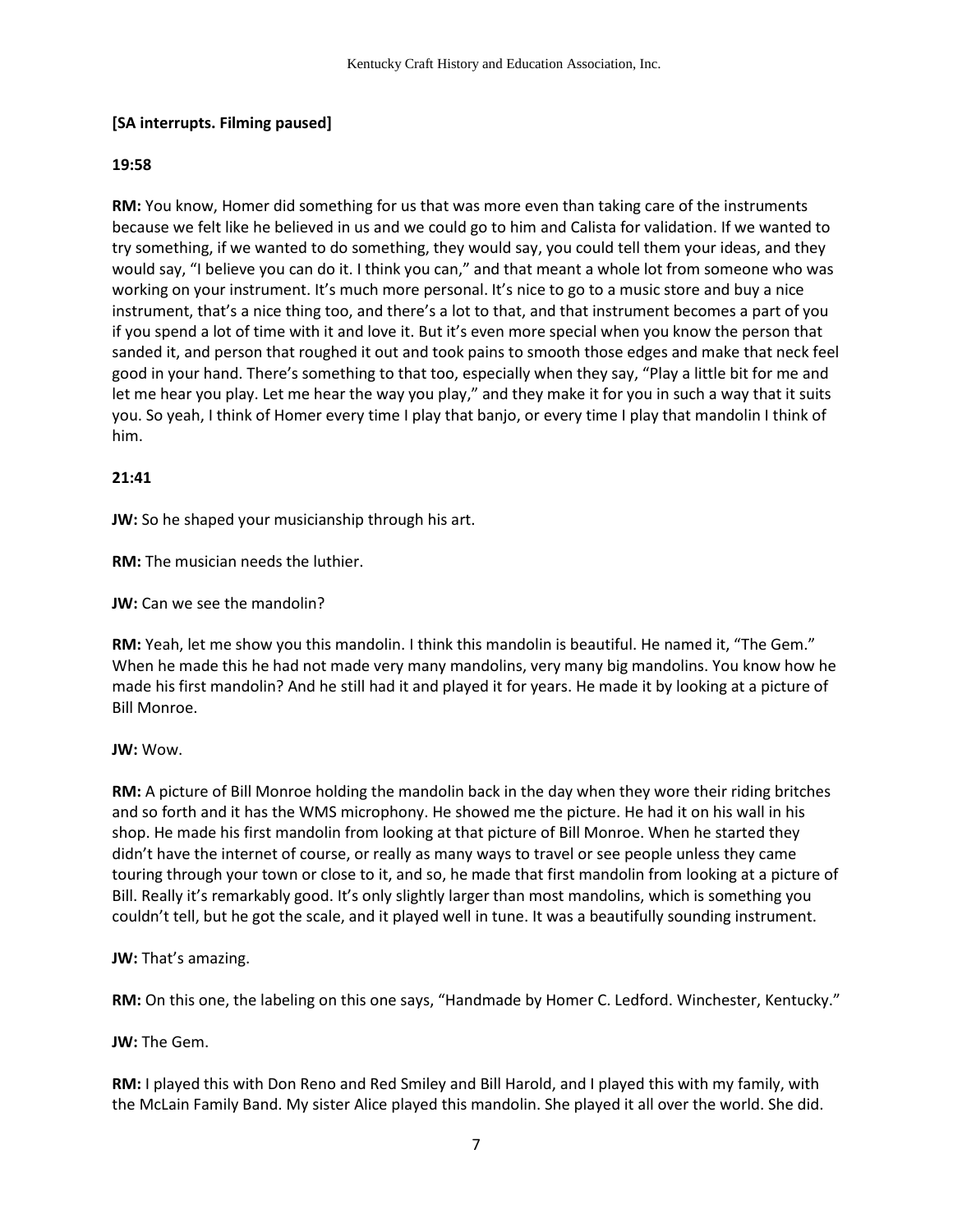**JW:** Some very unique inlays on the fingerboard. I love the fact that Homer was willing to make beautiful designs of his own. And of course sometimes he'd start with something he particularly liked from a Vega or Gibson or some Martin or some other inlay that he really admired. He loved the old banjos because they had so many distinctive inlays. And then he'd change them and he, he was an admirer of craftsmanship as well as being a craftsman himself. I just think he did such beautiful… See how they all fit together. Each one by itself is beautiful, but taken all together they are just beautiful.

**25:08** 

### **[Demonstrates on mandolin]**

**26:18**

**JW:** Such a unique voice.

**RM:** It really speaks.

**JW:** It does.

**RM:** It really speaks, and Homer played it so sweetly. He played such beautiful melodies. He loved melody you know, and I think that's why this mandolin sounds that way, because Homer himself loved those sweet melodies. He did a lot of inlay all the way around with the abalone.

**JW:** And the pearls…

**RM:** All the way to emphasize that distinctive F-model, that distinctive Gibson F-model shape, but then to put the, and he told me that wasn't easy…

**JW:** I imagine not. Pretty tight space around the scroll holes.

**RM:** Yeah, he said this part was particularly hard when he got in to these close corners and the curls and the curves and so forth.

**JW:** It's beautiful. Maybe we could talk a little bit about Frank Neat.

**RM:** Yes. You want me to hold Frank's, or the one that says, "Neat" on it.

**JW:** Yeah.

**RM:** Why don't we do that?

**JW:** That would be great.

**RM:** I mean, this one says "Frank Neat" too.

**JW:** Dr. Andrews has his Neat banjo too. A whole shop of Neat's…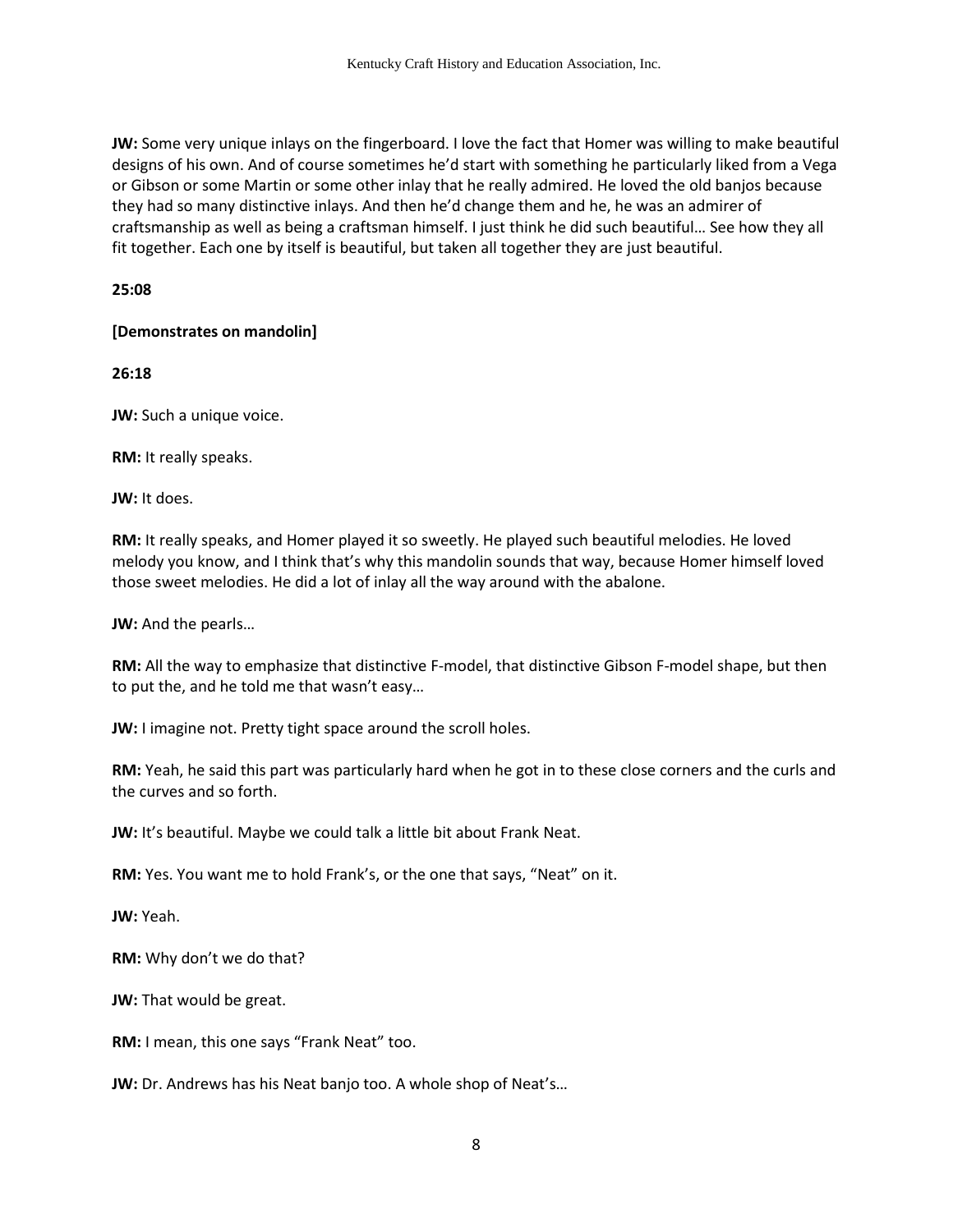**RM:** Yeah.

**27:57**

# **[RM demonstrates on banjo]**

**RM:** With a banjo, you want that fluid tone, especially for a Bluegrass banjo, that fluid… You hear that? When you get that fluid sound up there, that's hard. This right here…

# **[Demonstrates on banjo]**

**RM:** That's not an easy thing. Every banjo doesn't have that. You know what I'm talking about? That little magic kind of bell like liquid tone. Hear that? And it doesn't drop away. That's what Frank's banjos have, and the old Gibson's did, and some of the new instruments that people are making also have that but it's not an easy thing evidently to, every banjo you buy doesn't have that.

**JW:** True…

**RM:** That quality. But that's the first thing that I listen for in a really good banjo.

**JW:** Old Vanderpool shows you that on the Chief that he plays that Frank Neat built.

**RM:** Yes, yes he does. Frank builds all the Chiefs for Sonny Osborne, all the Stanley Tones for Ralph Stanley, and really quite a few more banjos than you realize have some of Frank's workmanship. Again, the neck is so important in a banjo and if you have one like this that fits your hand all the way down… Some banjos are good here, but not all the way down. Some banjos are good here, but this doesn't feel right. That shape is so important, and also is selecting the right piece of wood. Now this is Mahogany here. The one he made for me here is Maple and it has a slightly different tone and a slightly different feel. I think they are both beautiful, but he told me that this was a particularly old piece of Maple that he found.

**JW:** The finish is just…

**RM:** Oh it's just right, isn't it?

**JW:** Yeah, the color… His attention to detail is unmatched.

### **31:01**

**RM:** I love it that he put his name right here, Frank Neat. I asked him to do that, to put Frank Neat in the block there in pearl.

**JW:** You want to talk about some violins builders you've worked with?

**RM:** We're talking about Kentucky craftsmen aren't we?

**JW:** Yeah. Are there any?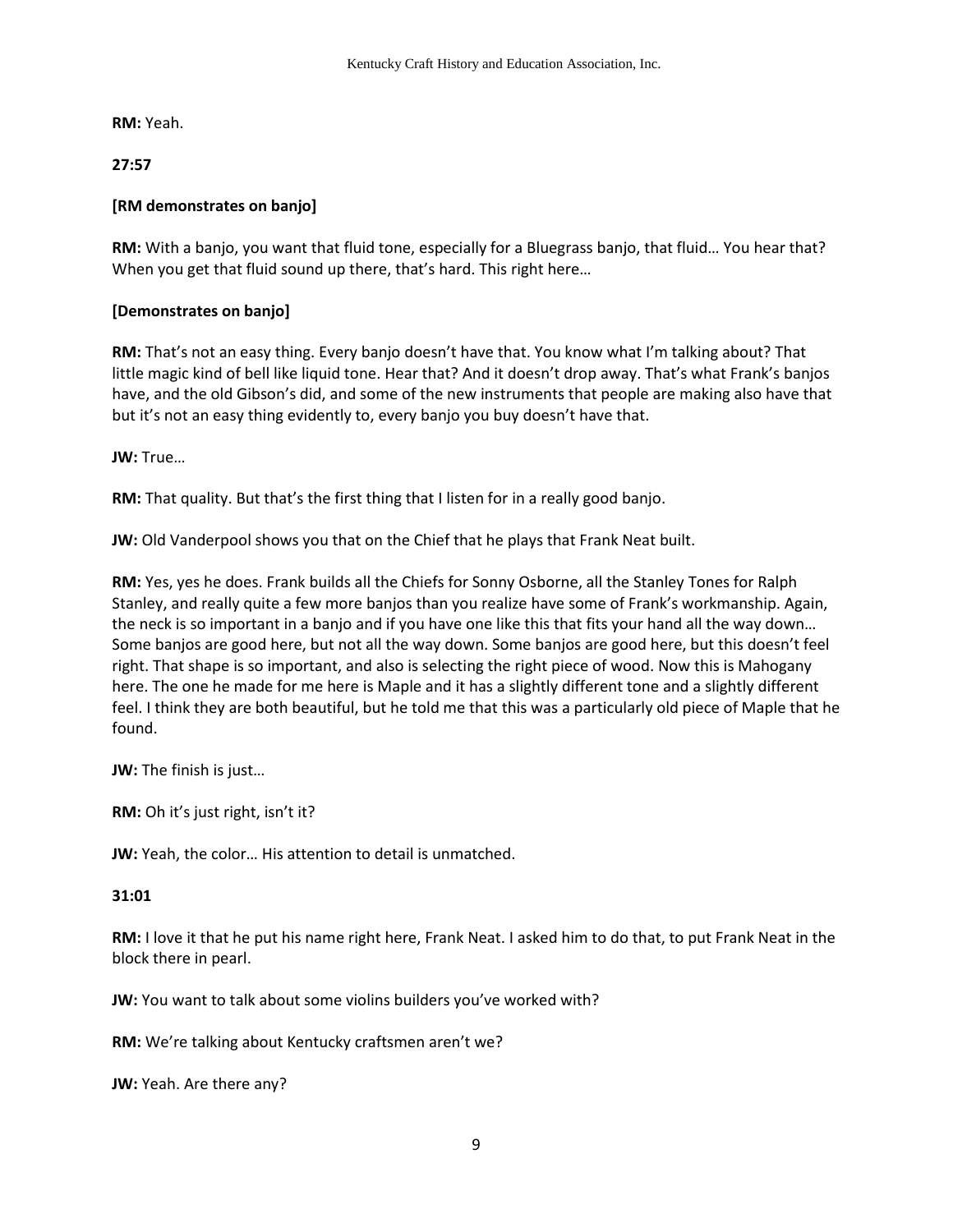**RM:** Well, yes. Of course, you know I have a lot of respect for Art Mize and I've worked with, recently, Greg Cornett in Louisville, and there are a number of people. Of course, the person really that I started with was Mr. Miller.

#### **JW:** J.B. Miller.

**RM:** Yes, J.B. Miller in Lexington, KY. He, I mean, my fiddle was not a great violin. It was a fiddle. And I loved it, and he could set that fiddle up and get more tone out of a fiddle that wasn't really a lot to work with in the first place, and he, again, he's another craftsman that was willing to take time with musicians, listen to them play, set the instrument up for you, because that's kind of a personal thing. A set-up. I borrowed Tim O'Brien's fiddle in Hugo, Oklahoma one time, we were on a show together and something had happened to my fiddle and I wasn't able to play it and I asked him if I could borrow his fiddle and he loaned it to me and he gets such beautiful tone out of his instrument and it is a good instrument. When I got ready to play it, I realized about the first note I played I was going to have to play that a lot more gently than I played mine because I tend to dig in and saw away at the fiddle a little bit and Tim's action was so low that if I played the way I normally do the string came right down to the fingerboard and made a squawk. And I thought, uh oh. I'm going to have to ease up and I did and I tried to play you know, with his touch as much as I could. But there's a lot of a person's personal playing style in a set-up.

Oh J.B. Miller. I bought my first good bow from him. He had a drawer of bows and he said, "Why don't you just pick you one out of that drawer," and I went through and I played with all the bows and finally I found this one that I just loved. I said, "I really love this bow," and he said, "Ok. Then I'll sell it to you, but that is the best bow in there." And I said, "Well how much is it?" And he said, "How much do you have to spend?" Well, I said, "Mr. Miller, I've got about \$250.00." He said, "That's exactly how much that bow is, \$250.00 dollars." And I thought, well I knew he wouldn't cheat me, and I knew I thought that's a funny way to price a bow, how much do you have and that's how much it is. Of course, I found out many years later that it was a very expensive bow and I could have never have afforded it if he'd told me what it was really worth and I know he was just trying to help me and I am so grateful to Mr. Miller and to all those people that helped me and so many other people in our music community here in Kentucky. I think that might be another reason there is such a strong music community here in Kentucky, because it's not a matter of someone just playing it's a matter of the whole family and the whole community really embracing that part of our culture and thinking it's important.

### **35:44**

**JW:** You've got a lot of generosity from those folks who have helped you and many others.

**RM:** A lot of generosity from many folks who have helped me…

### **[Interruption – phone rings]**

#### **36:29**

**RM:** I think I was going to say something like a lot of generosity for me and for everyone else. Oh, I know exactly what I was going to say. People have been very generous to me and to all my friends that play. Not only in terms of luthiery and instrument repairs and instrument set-up and that sort of thing, but also from older musicians who are willing to share their knowledge and their music they love, the tunes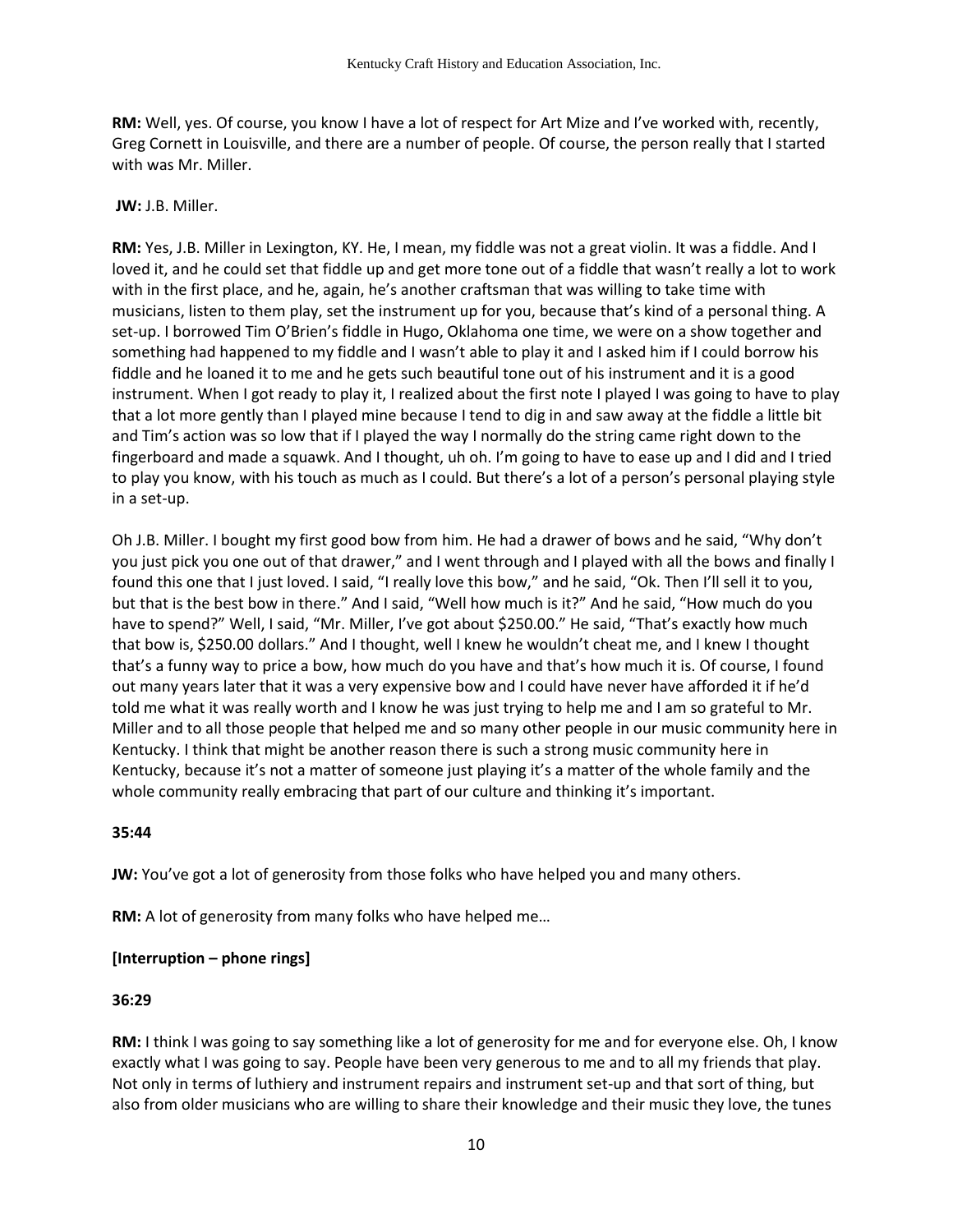they love, and the music that has become part of us. In a way, it sort of defines who we are. That's one reason why I love everything that's going on at Morehead State University's Kentucky Center for Traditional Music. The Kentucky Center for Traditional Music is carrying on something now at this university setting that has happened, and will continue to happen informally, well it's been going on for generations of course from the sources of music up to the present day, and sometimes people think that if you study something by studying it you change the nature of it, and that can happen. But I think that as long as we have the involvement of professional musicians and recreational musicians, and basically the same people that do it informally, the same people that love this and do it because it's just a huge part of their life, I think that it's going to continue in the same vein. You know, it will probably help in terms of preservation because people can come to the archives and hear and see. For example, Kentucky fiddlers who are no longer with us, people like Ed Haley, or J.P. Fraley, or Buddy Thomas, any number of our important fiddlers. We probably have one of the best collections in the world of Kentucky fiddlers and information about Kentucky fiddlers; their music, in some cases videos, Hiram Stamper, Arch Stamper, so many that have been really important. So in that sense, and down to the present day because, of course, we have current recordings there on the part of our students and on the part of people that are making exciting new music in Kentucky that's part of the same tradition.

Performance development of our musical styles because while we are studying and want to know exactly what has been going on in the past we are also part of a living tradition. This tradition should never be frozen as if we were putting the whole tradition in a glass case somewhere and it stops because my father has always said, "The most important and the most consistent element of tradition is change and evolution." And I believe that's true, and that's happening today and as long as we embrace that I believe it's going to be an important part and it will never stop this music growing. People ask me sometime, "What's going to happen to traditional music?" Whether they are talking about Bluegrass, Old Time, Country, whatever style within traditional music they are talking about. They say, "What's going to happen to this? Are we going to lose the old ways? Are we going to stop developing?" And I think it's going to change in every direction. I think we will continue to go back and study and love and appreciate all the older styles and we have more resources now than we've ever had to study the older styles because up to a certain point of course people thought that with the advent of sound recordings, when they developed records, phonograph records and tape recording, they thought the folk process would stop because people could go back and tell exactly how it was and that would be one source and one definitive right way to do it and another way would be wrong. But it didn't happen that way. In fact, it's even encouraged more growth because people can go back and study that, and be inspired by it, and then play it that way and play another way too.

When they were doing that wonderful tribute to the fiddler from Pike County, Paul David Smith, that just passed recently, and they did the beautiful tribute to him out at the old Morehead Pine Music Festival, one of the things I loved was the conversation about how many ways he could play a tune. And he'd go back and play it the way he learned it, and then he'd play it twenty-seven other ways before he stopped and each one would kind of grow out of the original and the development that he just played, and they say he played twenty-seven different ways before he was done. He knew how the tune went, and he knew also how to put his own stamp on it.

#### **42:31**

**JW:** Exactly. They said he never played it the same way once.

**RM:** I heard that.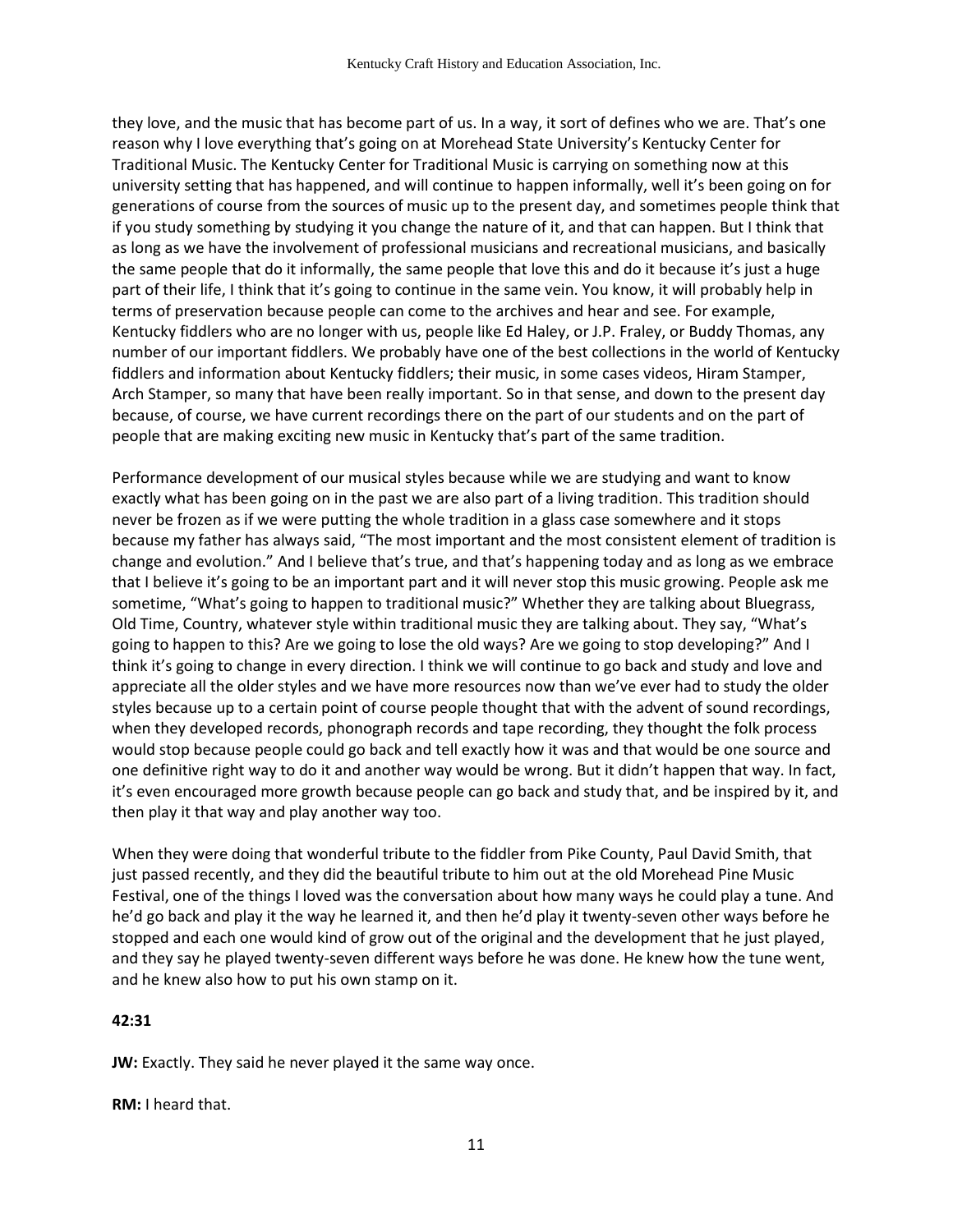**JW:** I liked that.

**RM:** He never played it the same way once.

**JW:** He loved to improvise. That's something a lot of true traditionalists don't reach for I don't think.

**RM:** Well, when Paul David Smith came the night Mark O'Connor was down at the Kentucky Center for Traditional Music, I loved it that Mark just stood and listened to him play for about five minutes. He was completely mesmerized by this old Kentucky gentleman playing the fiddle and you know, Mark could play, I think they were playing "Pile Them Cabbage Down" and you know, Mark has played that tune probably a hundred thousand times in his lifetime and can play it brilliantly in any style, in any way that he wants to, and he obviously had a sincere love for what Paul David Smith was bringing to the that same tune and the ways that he was playing it had obviously a lot of mutual respect there and I think that speaks so well for both of them.

**JW:** Absolutely. Since we are talking about the Center here at MSU maybe you could mention the importance of the art of luthiery to our students and to the younger generations.

**RM:** I really believe that the art of luthiery is developing the same way that music is developing. Because as we are building on our cultural traditions and developing new versions of old tunes, writing new music in the same style, people are doing the same things with instruments and with even peg head design or inlay patterns with new techniques for ways to make instruments sound better and better and better. Of course, the old instruments always have something that can't be replaced in a new instrument, but at the same time, people have always wanted to develop new, I mean even back in the turn from the eighteenth to the nineteenth century, to the eighteen hundreds to the nineteen hundreds, they were developing new ways to make banjos or guitars louder, to project more, in days before a good PA systems were available you had to do that all acoustically. People are still doing that today and coming up with new ways to improve the sound of instruments to make them easier to play, and I think that young people, well of course young musicians always want to figure out how to set their instrument up better. We are in the process at Morehead State right now of developing a class in instrument set-up and maintenance. That's something that most of us of my generation just had to learn by trial and error and you know, we had the benefit of older luthiers to help us with that, but I think that when we have a class that is set-up that way it gives students resources and an opportunity to try these things in a very serious dedicated setting in an environment where they are going to be able to experiment and to…

**JW:** It's nice to have that sense of having a mentor and an expert who can eliminate a lot of that trial and error, that whole process.

**RM:** Help direct you toward that. E.C. Miller told me when I started teaching in the university, he said… Now, E.C. Miller was an old country gentleman that played the banjo. Bought his banjo from Earl Scruggs back in the early '60s, and in his lifetime taught more than two thousand people to play the five stringed banjo. And he said, "I'll tell you something, Raymond. When these kids come in, you want to help them and show them everything you can, but let me give you a little piece of advice. When you see that somebody is at the point that they are going to figure it out on their own, you stop. Don't show them that. Let them discover that, because if you show them they'll learn that, but they won't know how to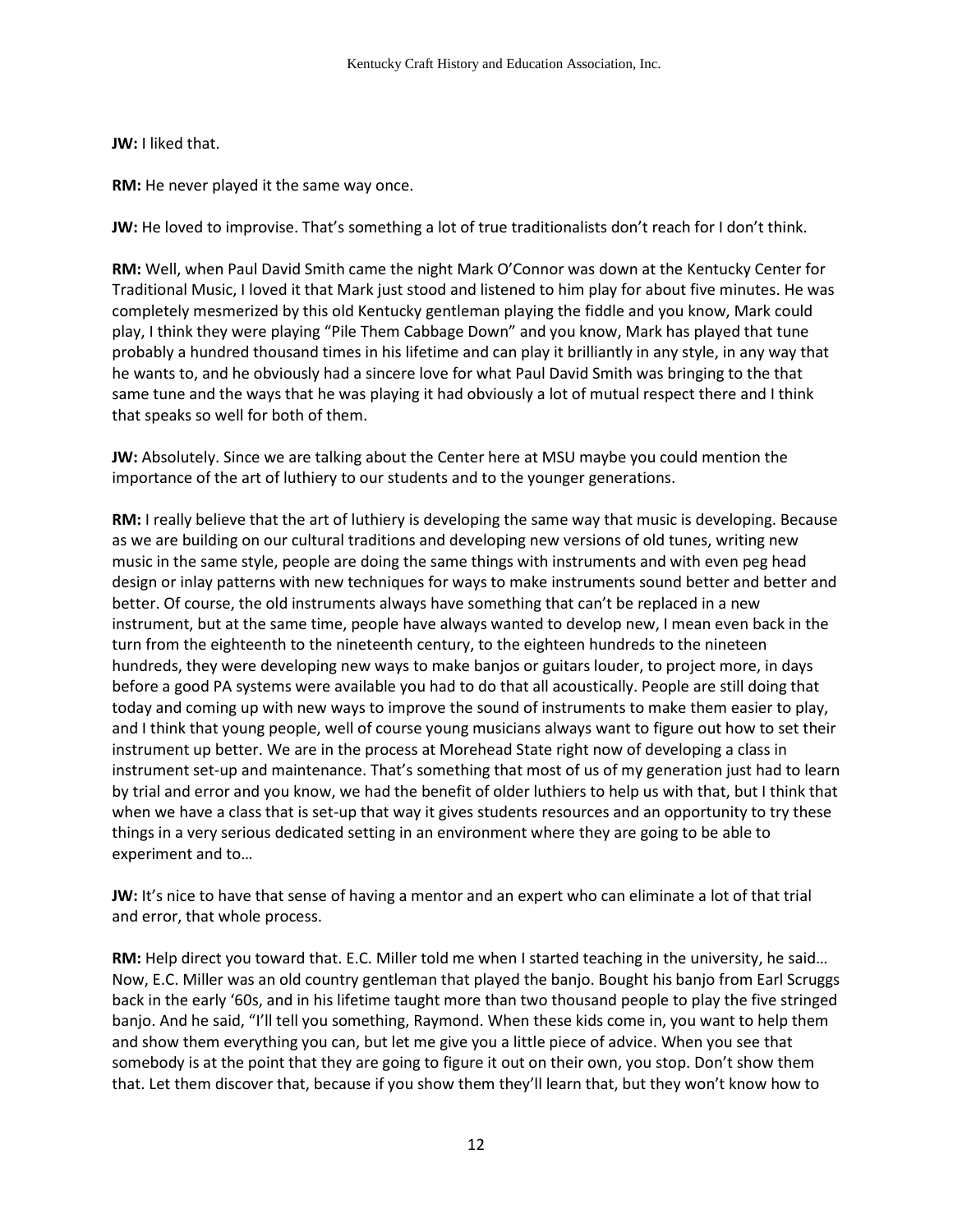go on and take it the next step." He said, "If you stop and let them discover that part on their own, then they'll be able to do that all their lives." And I thought that was some very good advice.

**JW:** Absolutely.

# **[SA: Interruption in filming – changing battery.]**

**47:59**

# **[Demonstrating on banjo]**

**RM:** And it's funny, he does so little. You know, he only does what needs doing. And, you know, he touched this, took it apart, looked at it, and put a wrench on this, moved the wrench on it, and I felt like saying, "You didn't do anything." But when he's done, it has that sparkle.

48:45

# **[Demonstrates on banjo]**

**49:06** 

**RM:** Has the sparkle, doesn't it?

**JM:** Mhm. It's got it.

49:25

[Continues to demonstrate]

**49:32**

**RM:** Is there anything else you'd like?

**SA:** Room tone.

**RM:** Room tone.

**SA:** That's good.

**RM:** You know, Sean, do you have any footage of Jesse actually playing?

**JW:** Yeah.

**50:22** 

### **[RM begins to demonstrate again]**

**JW:** I've never heard a banjo that just played like that…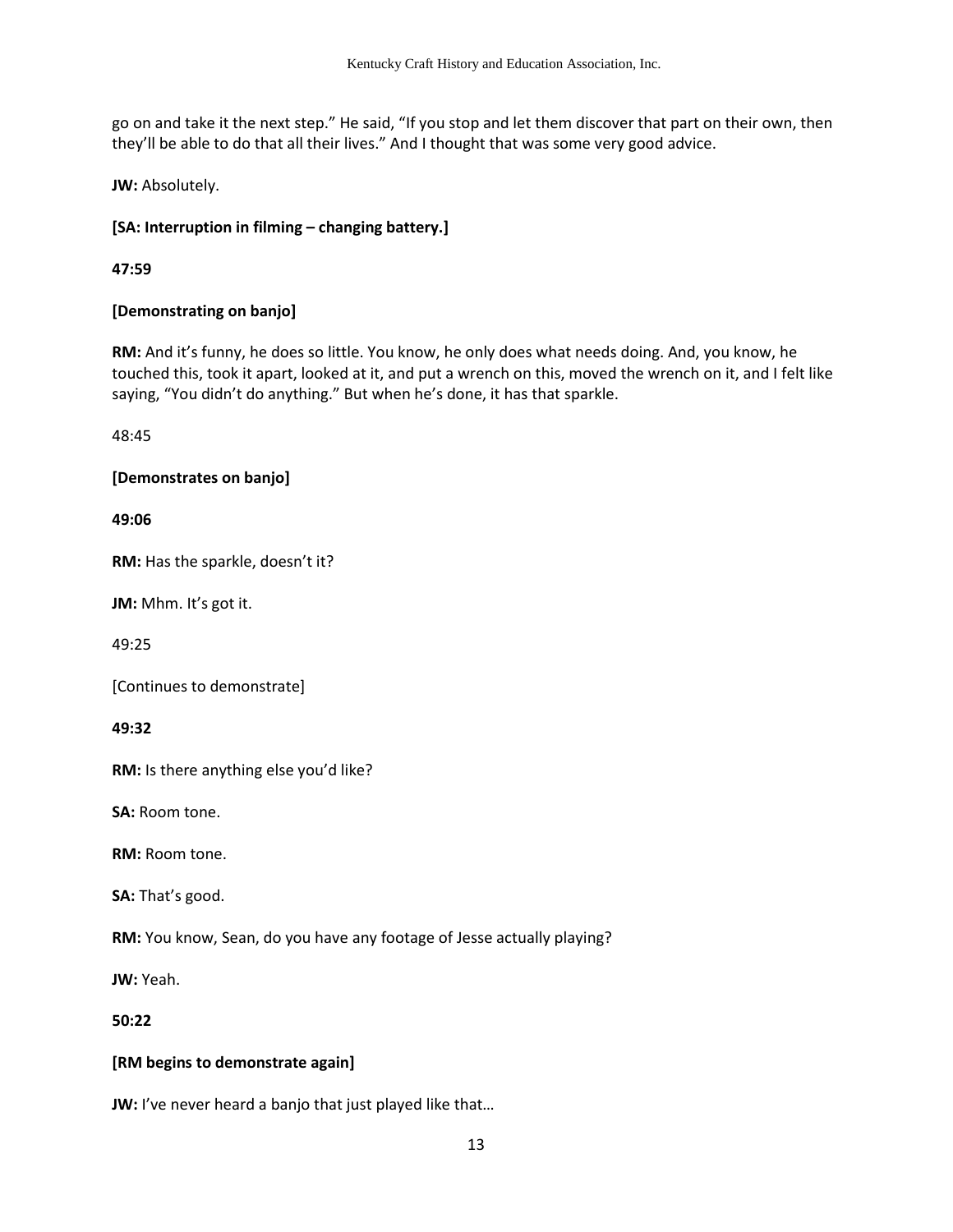# **[RM continues to play]**

**JW:** I've played them before. I've played Dr. Andrews banjos. Feels that way...

**RM:** Everyone of Frank's just feel that way…

**JW:** Frank's just…

**RM:** They have it, don't they?

**50:58**

**[RM begins to play again.]** 

**RM:** I mean, I don't have my picks on right now, but…

```
[Resumes playing – "Amazing Grace"]
```
#### **53:21**

**RM:** Listen to that ring. Hear how the sound doesn't drop? You know, some banjos will go and there will be a little **(indicates wave with hand)**…

**JW:** Scoop.

**RM:** A little scoop in it. Yeah.

**JW:** Completely calm.

**RM:** Hear that ring?

**53:53** 

**[RM resumes playing]** 

**56:29**

**JW:** Leave all those notes on there.

### **[RM resumes playing]**

**RM:** If you decide you don't want that let me know [referring to banjo]. Oh, I never did tell you what he charged me to set that up? Did I tell you what he charged me? He said, "Why Raymond, I built it. Why would I charge anybody to set it up?"

**JW:** Wow.